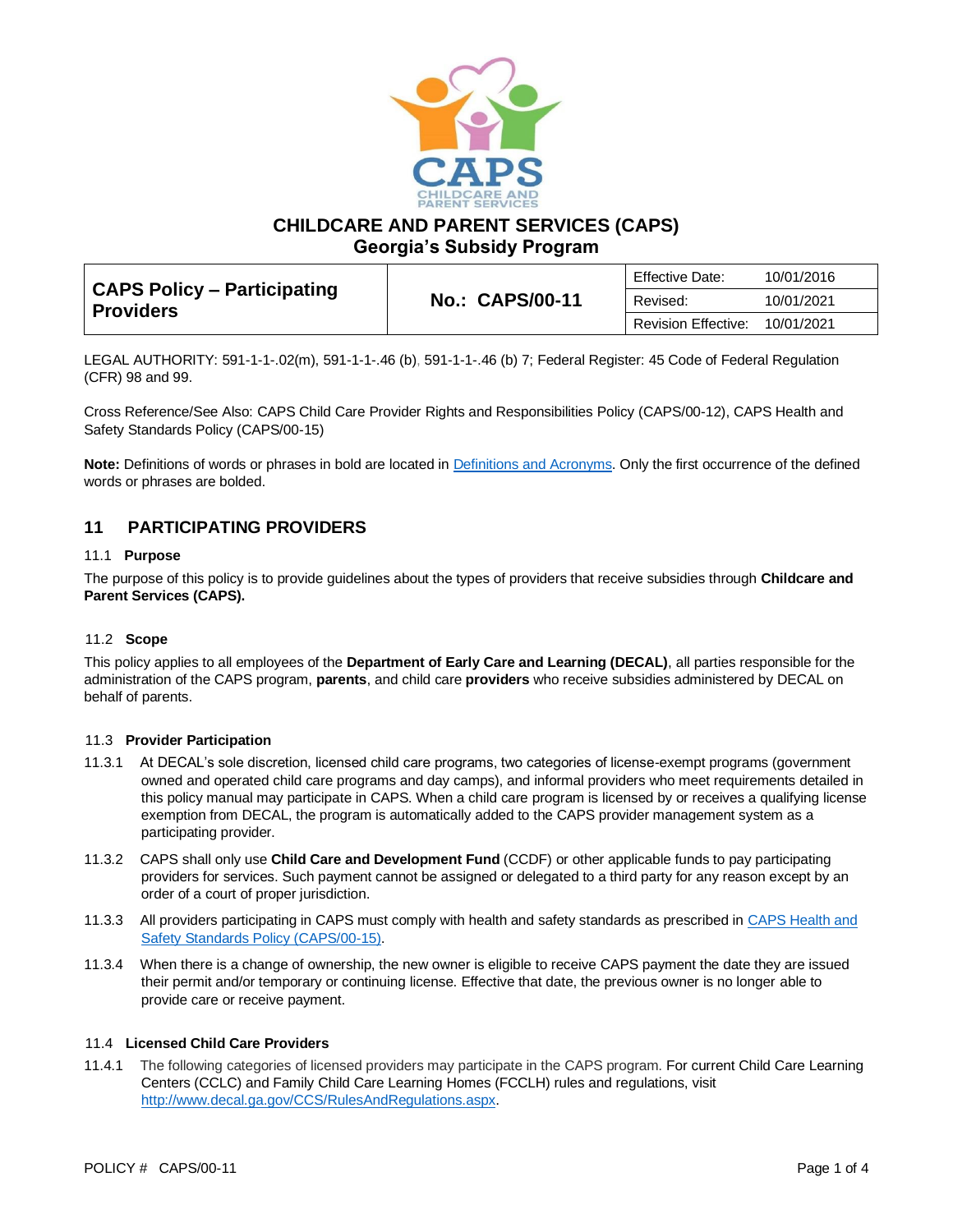| <b>CAPS Policy – Participating</b><br><b>Providers</b> | <b>No.: CAPS/00-11</b> | Effective Date:            | 10/01/2016 |
|--------------------------------------------------------|------------------------|----------------------------|------------|
|                                                        |                        | Revised:                   | 10/01/2021 |
|                                                        |                        | <b>Revision Effective:</b> | 10/01/2021 |

- 11.4.1.1 **Child Care Learning Centers** (CCLC) A provider licensed or otherwise authorized to provide child care services for fewer than 24 hours per day per child in a non-residential setting for seven or more children under 13 years of age (or up to age 18 years for children with qualifying disabilities or a case plan requiring child care as part of court-ordered supervision), unless care in excess of 24 hours is due to the nature of the parent(s)' state-approved activity.
- 11.4.1.2 **Family Child Care Learning Homes** (FCCLH) One or more individual(s) who provide child care services for fewer than 24 hours per day per child in a private residence other than the child's residence for no more than six children under 13 years of age (or up to age 18 years for children with qualifying disabilities or a case plan requiring child care as part of court-ordered supervision) at a given time, unless care in excess of 24 hours is due to the nature of the parent(s)' state-approved activity For the purpose of the CAPS program, the parent cannot reside at, or work for, the family child care learning home that receives subsidies for the parent's children.
- 11.4.2 Licensed providers must be **Quality Rated** to participate in the CAPS program. For the purpose of CAPS, a **Quality Rated Provider** is one that is Star Rated, in **CAPS/Quality Rated Probationary Status**, or in **CAPS/Quality Rated Provisional Status**. For additional information on Quality Rated refer to the [CAPS Quality Rated Guidelines and](https://caps.decal.ga.gov/assets/downloads/CAPS/Appendix_II-CAPS%20Quality%20Rated%20Guidelines%20and%20Requirements.pdf)  [Requirements \(Appendix II\).](https://caps.decal.ga.gov/assets/downloads/CAPS/Appendix_II-CAPS%20Quality%20Rated%20Guidelines%20and%20Requirements.pdf)
	- 11.4.2.1 Providers who fail to earn or maintain a one-, two-, or three-star rating in **Quality Rated** may be placed in **CAPS/Quality Rated Probationary Status**. Providers in **CAPS/Quality Rated Probationary Status** will be enrolled in a **Quality Rated Cohort Group** as directed by **Quality Rated**. Providers in **CAPS/Quality Rated Probationary Status** may participate in CAPS for up to twelve (12) consecutive months if they maintain adequate progress as reported to CAPS by **Quality Rated**. Providers who do not achieve at least a one-star rating during the initial twelve (12) months may, at DECAL's sole discretion and not subject to appeal, be granted an additional six (6) months in **CAPS/Quality Rated Probationary Status.** Providers with a probationary status can accept new CAPS scholarships and retain any existing CAPS scholarships if they maintain adequate progress to obtain a star rating as reported to CAPS by **Quality Rated**.
	- 11.4.2.2 Providers new to CAPS and not a Quality Rated Provider may be placed in **CAPS/Quality Rated Provisional Status**. Providers in **CAPS/Quality Rated Provisional Status** will be enrolled in a **Quality Rated Cohort Group** as directed by **Quality Rated**. Providers in **CAPS/Quality Rated Provisional Status** may participate in CAPS for up to twelve (12) consecutive months if they maintain adequate progress as reported to CAPS by **Quality Rated**. Providers who do not achieve at least a one-star rating during the initial twelve (12) months may, at DECAL's sole discretion and not subject to appeal, be granted an additional six (6) months in **CAPS/Quality Rated Provisional Status**. Providers with a provisional status can accept new CAPS scholarships and retain any existing CAPS scholarships if they maintain adequate progress to obtain a star rating as reported to CAPS by **Quality Rated**.
	- 11.4.2.3 Providers who choose not to become **Quality Rated** will not be able to receive child care subsidy payments. Providers currently participating in the CAPS program will be dismissed as prescribed in [CAPS Child Care](https://caps.decal.ga.gov/assets/downloads/CAPS/12-CAPS_Policy-Child%20Care%20Provider%20Rights%20&%20Responsibilities.pdf)  [Provider Rights and Responsibilities Policy \(CAPS/00-12\).](https://caps.decal.ga.gov/assets/downloads/CAPS/12-CAPS_Policy-Child%20Care%20Provider%20Rights%20&%20Responsibilities.pdf)
	- 11.4.2.4 At DECAL's sole discretion and not subject to appeal, CAPS may grant a family a time-limited waiver allowing the issuance of scholarships to a provider who is not a **Quality Rated Provider**.

# 11.5 **License-exempt Child Care Providers**

- 11.5.1 Providers with the following exemption types may participate in the CAPS program. For current exemption rules and regulations, visi[t http://www.decal.ga.gov/CCS/Exemptions.aspx.](http://www.decal.ga.gov/CCS/Exemptions.aspx)
	- 11.5.1.1 **Government owned and operated (Category 1)** As defined in Georgia Rules for Child Care Learning Centers, Rule 591-1-1-.46(b)1, programs which are owned and operated by any department or agency of state, county, or municipal government. This includes, but is not limited to, the customary school day, as defined in Georgia law, and before and/or after school programs in public schools operated by the public school system and staffed with school system employees and recreation programs operated by city or county parks and recreation departments and staffed with city or county employees.
	- 11.5.1.2 **Day camps (Category 7)** As defined in Georgia Rules for Child Care Learning Centers, Rule 591-1- 1-.46(b)7, Day camp programs for children five years of age and older that are operated between school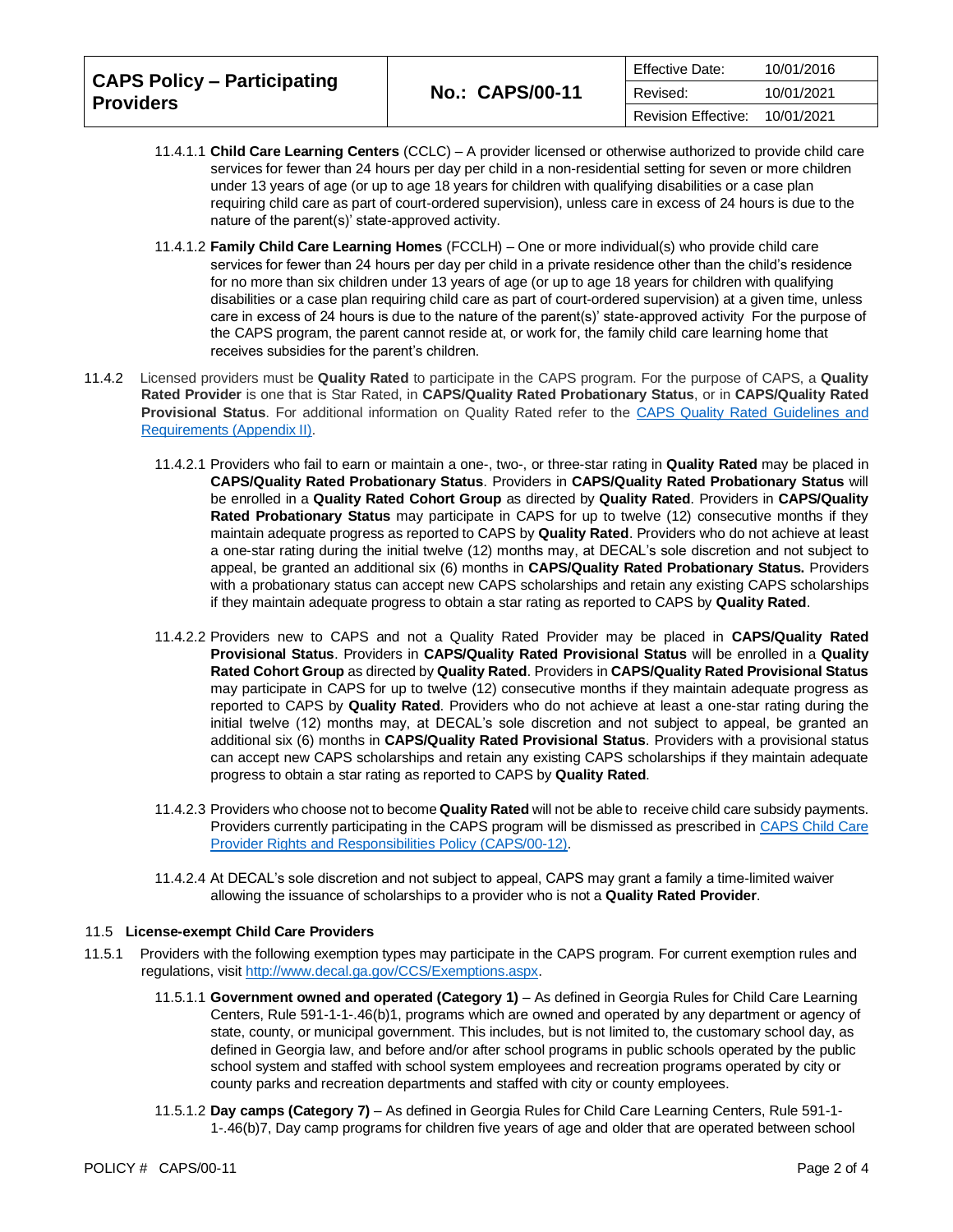| <b>CAPS Policy – Participating</b><br><b>Providers</b> | <b>Effective Date:</b><br><b>No.: CAPS/00-11</b><br>Revised:<br>Revision Effective: |            | 10/01/2016 |
|--------------------------------------------------------|-------------------------------------------------------------------------------------|------------|------------|
|                                                        |                                                                                     |            | 10/01/2021 |
|                                                        |                                                                                     | 10/01/2021 |            |

terms, whose primary purpose is to provide organized recreational, religious, or instructional activities. The day camp programs may operate during summer and other school breaks and shall operate for no more than 12 hours per day.

## 11.6 **Informal Child Care Providers**

- 11.6.1 **Informal providers** can only be used by a parent if one of the following criteria exists. Families who request to use an informal provider must verbally attest which of the following criteria apply.
	- No other licensed care is available within a reasonable geographic area
	- Care is during non-traditional hours when licensed care is not available
	- The child in care meets the definition of children with disabilities
	- The child's primary language is other than English and no licensed provider equipped for dual language families is available within a reasonable geographic area
	- Families are impacted by transportation
	- Parental choice as it relates to religious, race, and ethnic considerations
	- Other considerations as identified by the family and approved by DECAL
- 11.6.2 Informal providers must be 21 years of age or older to receive payment through CAPS. Informal providers are not required to be licensed but must enroll with the CAPS program. The following types of informal providers may participate in CAPS.
	- 11.6.2.1 **Relative informal providers** include caregivers related to the child by blood, marriage, or adoption, such as an aunt, uncle, grandparent, great-grandparent, or adult sibling.
		- A. The relative must not be included in the **family unit**.
		- B. The relative informal child care arrangement may take place at the relative's residence or in the child's residence. However, adult siblings that are informal providers must live in a separate residence from the **eligible** children receiving subsidies.
		- C. If the relative cares for children for pay, the total number of children in care cannot exceed six. Of the children in care, no more than two can be unrelated for pay.
		- D. If the relative care is for more than six related children for pay (as described by Child Care Services licensing rules), they are required to obtain a license from DECAL.
		- E. For relative informal providers, a maximum of six children are allowed at the residence where care is provided.
	- 11.6.2.2 **Non-relative informal providers** include individuals who are not related to the child by blood, marriage, or adoption.
		- A. The non-relative must provide care in their own residence and may not be a resident of the household of the children receiving care.
		- B. If the non-relative cares for more than two unrelated children for pay, they are required to obtain a license from DECAL.
		- C. Parents or adults acting **in loco parentis** are unable to receive subsidy payment for their own children.
	- 11.6.2.3 As described by Child Care Services licensing rules, relative and non-relative informal providers who care for more than six related children or more than two unrelated children must obtain a license from DECAL. For more information, visit:<http://www.decal.ga.gov/CCS/StartingACenter.aspx>